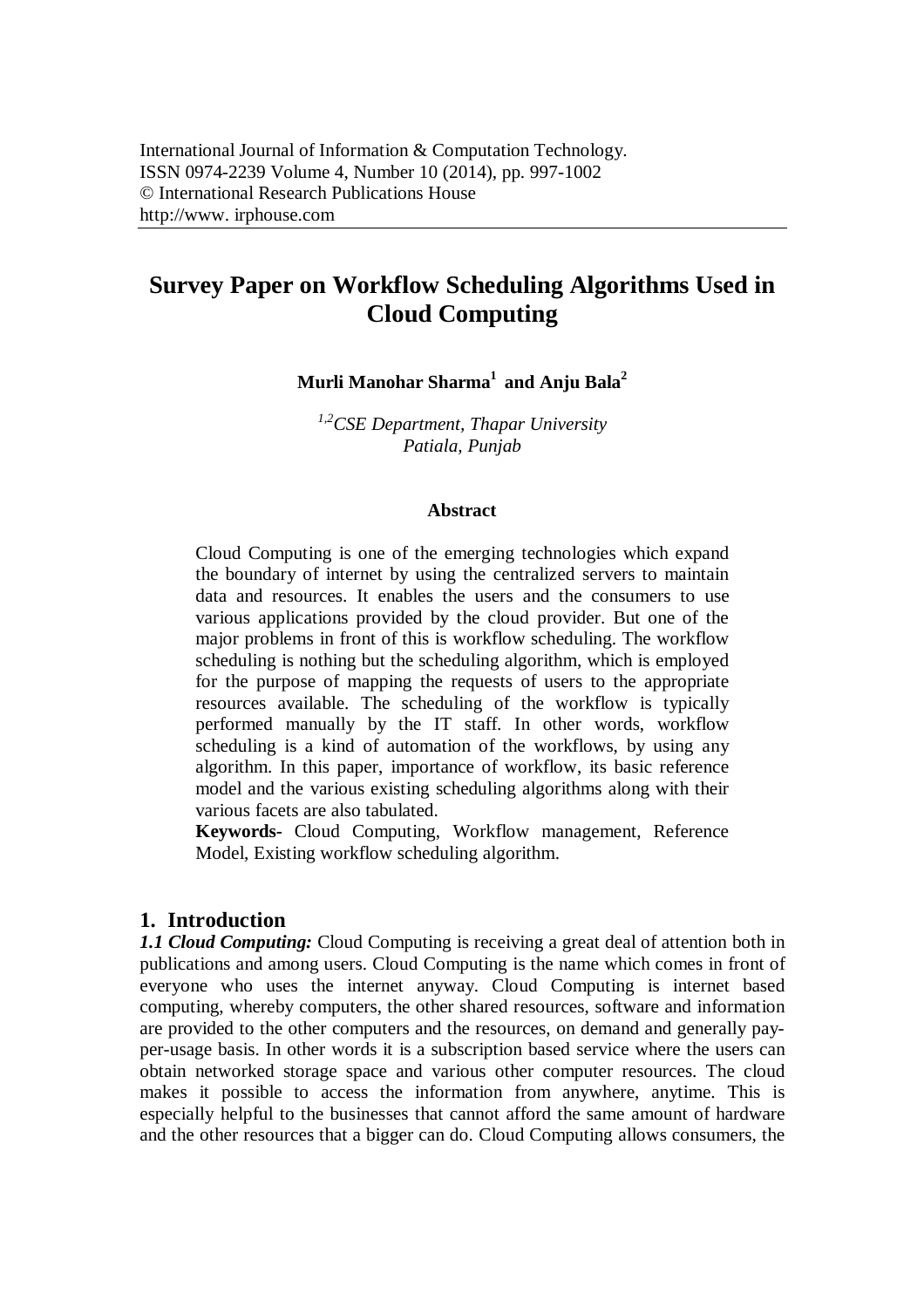businesses and the other participants to use applications, infrastructure, utilities etc. without any installation. The consumers can access their files by using the Cloud services but the only thing they need is to have a standard connection to the internet. This technology allows much more computing efficiency by centralizing storage, memory, processing and bandwidth.

*1.2 Workflow Management:* Basically Cloud Computing may have several definitions. According to R.Buyya and S.Venugopal[1] "Cloud Computing is a type of parallel and distributed system consisting of a collection of inter-connected and virtualized computers that are dynamically provisioned and presented as one or more unified computing resources based on service-level agreement established through negotiation between the service provider and the consumer". Sun Microsystems [2] gives a view that there are many different types of clouds like public cloud, private cloud, community cloud and hybrid cloud. These are the deployment models of the cloud. Cloud can generally provide three levels of services: Iaas (Infrastructure as a service), Paas (Platforms as a service) and Saas (Software as a service). Iaas clouds like Amazon provide virtualized hardware and storage on which the user can deploy their own applications and services. Paas clouds provide an application development environment in which the user can run their applications on the cloud. Saas clouds deliver the software applications to the customers like Google Document or Google Calendar.

Workflow scheduling is a big issue in the era of computing. Basically it is the issue related to the mapping of each task to an appropriate resource and allowing the task to satisfy some performance constraints. A workflow is a sequence of connected instructions. The motive of workflow scheduling is to automate the procedures especially which are involved in the process of passing the data and the files between the participants of the cloud, maintaining the constraints.

The WfMC (Workflow Management Coalition) defined a workflow as "The automation of a business process, in whole or part, during which documents, information or tasks are passed from one participant to another for action, according to a set of procedural rules."[3]

WfMC published its reference model, which identifies the interfaces which enabled products to interoperate at a variety of levels. This model elaborates the workflow management and their interfaces. This model is shown in Fig 1.



**Fig. 1** WfMC Workflow reference Model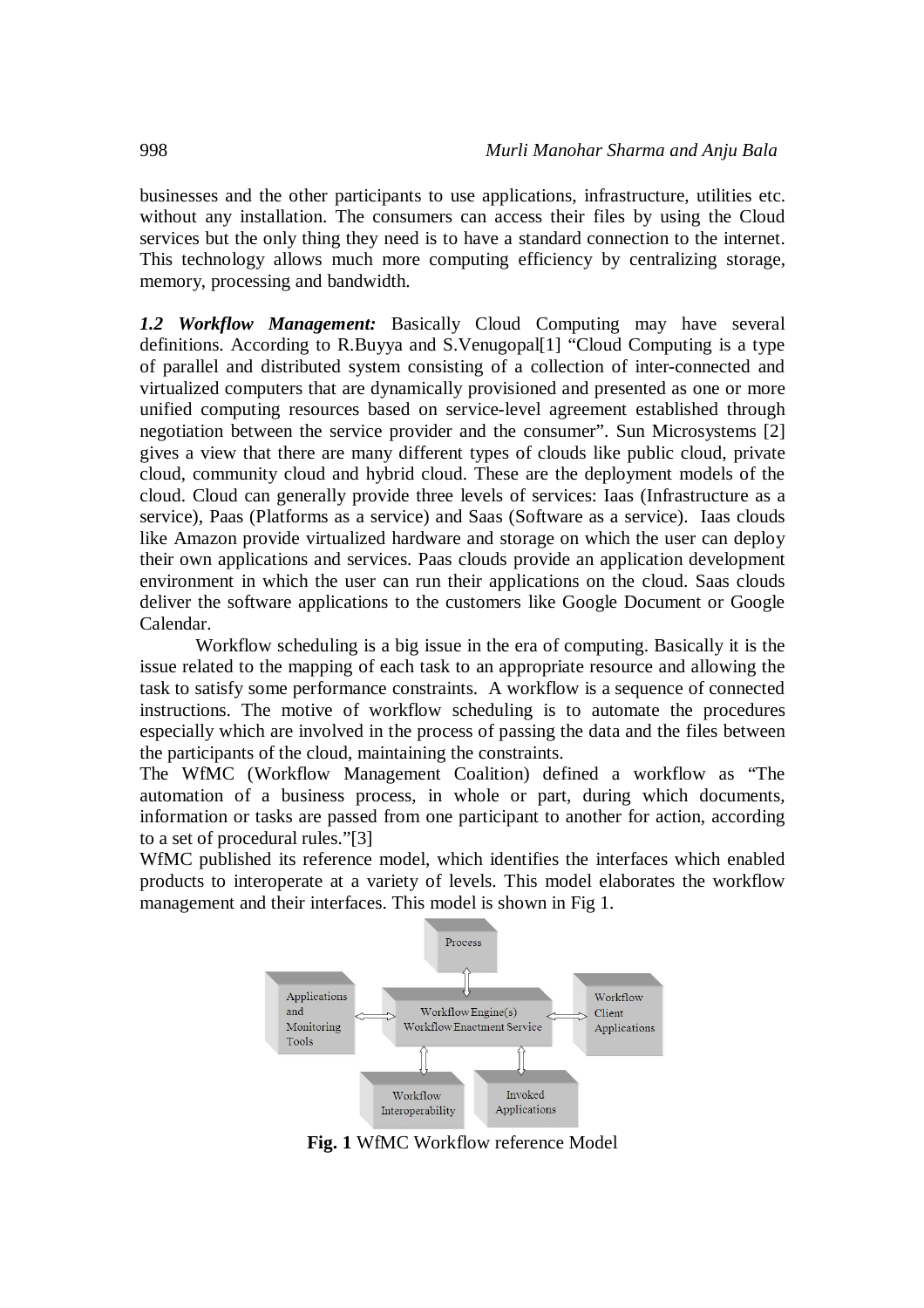#### **Various components are as follows**.

- **1. Workflow Engine** A software service which provides the run-time environment to create, manage and execute workflows.
- **2. Process-** It is the delegacy of a workflow process which supports automated manipulation.
- **3. Workflow Interoperability-** Interfaces to support interoperability between different workflow systems.
- **4. Invoked Applications-** Interfaces to support various other IT applications.
- **5. Workflow Client Applications-** Interfaces for the interactions with the users.
- **6. Administration and Monitoring** Interfaces to provide system monitoring and metric functions to provide management of composite workflow application environment.

In other words the workflow scheduling is a functional module of the workflow engine(s) and is a significant portion of the workflow management system. Workflow scheduling focuses on mapping and managing the execution of interdependent tasks on the shared resources. A workflow is described by a Directed Acyclic Graph (DAG), in which each computational task is denoted by a node and the data dependencies as well as the control dependencies are represented by edges. With the increasing demand for process automation of the processes in the cloud, the improvement strategies of the workflow scheduling algorithms and the management strategies, is becoming a significant consequence. The workflow scheduling discovers the resources and allocates tasks on the suitable resources. Workflow scheduling plays a vital role in the workflow management as well as in the field of cloud computing.

## **2. Existing Scheduling Algorithm**

Following workflow scheduling algorithms are being used and implemented in the workflow management systems and are summarized in Table-1.

| Sr.<br>No.     | <b>Scheduling</b><br><b>Algorithm</b>                                        | <b>Scheduling</b><br><b>Parameters</b> | <b>Scheduling factors</b> | <b>Findings</b>                                                                                   | <b>Tools</b>              |
|----------------|------------------------------------------------------------------------------|----------------------------------------|---------------------------|---------------------------------------------------------------------------------------------------|---------------------------|
| $\mathbf{1}$   | Market<br>Oriented<br>Hierarchical<br>Scheduling<br>Algorithm <sup>[4]</sup> | Makespan,<br>CPU time                  | DAG scheduling            | Minimizing<br>the<br>execution<br>time.                                                           | Amazon<br>EC <sub>2</sub> |
| $\overline{2}$ | <b>SHEFT</b><br>workflow<br>scheduling<br>Algorithm[5]                       | Scalability<br>and Execution<br>time   | Group of tasks            | Used<br>to<br>optimize<br>execution<br>of<br>time<br>workflow as<br>well as helps<br>to scale up. | Cloudsim                  |

**Table-1** Comparison of Existing Workflow Scheduling Algorithms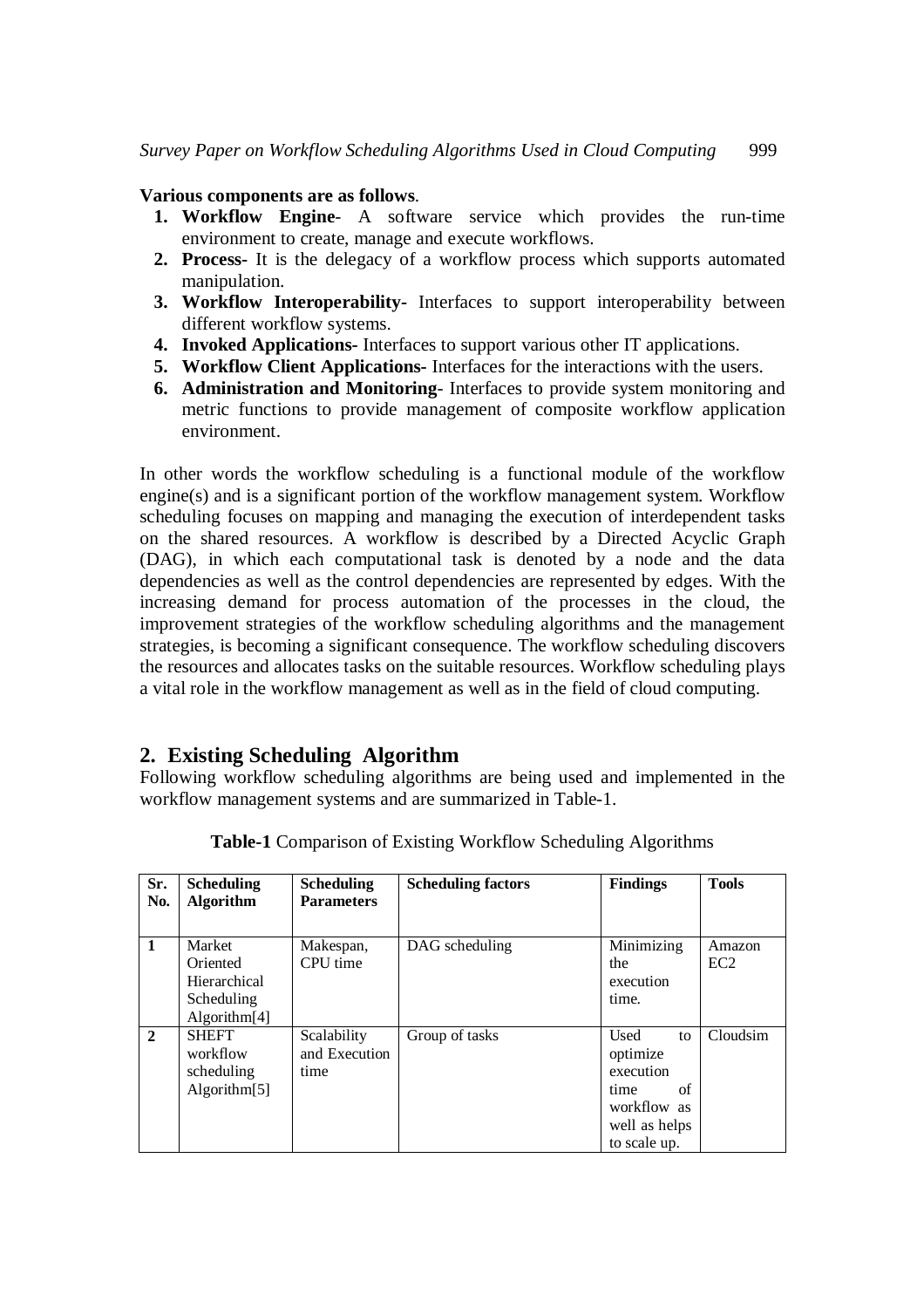| workflow<br>make span in<br>scheduling<br>a DAG<br>Algorithm <sup>[7]</sup><br>QOS<br>colony<br>Resource<br>$\overline{\mathbf{4}}$<br>Ant<br>Optimizes<br>Amazon<br>Optimization<br>Utilization,<br>EC <sub>2</sub><br>the<br>service<br>Based Service<br>flow<br>time<br>flow<br>scheduling<br>Scheduling[16]<br>5<br>Particle<br>Resource<br>Good<br>Group of tasks<br>Amazon<br>A<br>utilization<br>distribution<br>Swarm<br>EC <sub>2</sub><br>Optimization-<br>of workload<br>time.<br>based Heuristic<br>in<br>a<br>cost<br>for<br>saving<br>Scheduling.[6]<br>manner.<br>CloudSim<br>Multiple Workflows<br>Multiple QOS<br>6<br>Success rate,<br>Scheduling<br>constrained<br>time,<br>the<br>cost.<br>workflow<br>scheduling<br>Makespan<br>Algorithm <sup>[8]</sup><br>dynamically.<br>GridSim<br><b>Task Scheduling</b><br>Reschedule<br>$\overline{7}$<br>Cost<br>based<br>Cost<br>scheduling on<br>the<br>utility grids.[9]<br>unexpected<br>tasks<br>Optimal<br><b>CPU</b><br>8<br>Multiple Workflows<br>Open<br>Improves<br>Workflow<br><b>CPU</b><br>Nebula<br>utilization,<br>utilization<br>scheduling<br>Execution<br>Time<br>Algorithm[11]<br>GridSim<br><b>RASA</b><br>Reduces<br>9<br>Grouped tasks<br>Makespan<br>Workflow<br>makespan<br>scheduling<br>algorithm[10]<br>Minimize<br>Workflow with<br>Makespan,<br>DAG scheduling<br>10<br>Amazon<br>budget<br>EC <sub>2</sub><br>budget<br>the<br>constraints[12]<br>execution<br>time and the<br>makespan<br>CloudSim<br>Improved cost-<br>Cost<br>Computation/Communication<br>Make<br>11<br>and<br>based<br>Ratio<br>efficient<br>performance<br>mappings of<br>scheduling<br>algorithm<br>for<br>the tasks<br>task scheduling |                         |             |          |                     |        |         |
|-----------------------------------------------------------------------------------------------------------------------------------------------------------------------------------------------------------------------------------------------------------------------------------------------------------------------------------------------------------------------------------------------------------------------------------------------------------------------------------------------------------------------------------------------------------------------------------------------------------------------------------------------------------------------------------------------------------------------------------------------------------------------------------------------------------------------------------------------------------------------------------------------------------------------------------------------------------------------------------------------------------------------------------------------------------------------------------------------------------------------------------------------------------------------------------------------------------------------------------------------------------------------------------------------------------------------------------------------------------------------------------------------------------------------------------------------------------------------------------------------------------------------------------------------------------------------------------------------------------------------------------------------------------------------------------------------------------|-------------------------|-------------|----------|---------------------|--------|---------|
|                                                                                                                                                                                                                                                                                                                                                                                                                                                                                                                                                                                                                                                                                                                                                                                                                                                                                                                                                                                                                                                                                                                                                                                                                                                                                                                                                                                                                                                                                                                                                                                                                                                                                                           | $\overline{\mathbf{3}}$ | <b>HEFT</b> | Makespan | Highest upward rank | Reduce | GridSim |
|                                                                                                                                                                                                                                                                                                                                                                                                                                                                                                                                                                                                                                                                                                                                                                                                                                                                                                                                                                                                                                                                                                                                                                                                                                                                                                                                                                                                                                                                                                                                                                                                                                                                                                           |                         |             |          |                     |        |         |
|                                                                                                                                                                                                                                                                                                                                                                                                                                                                                                                                                                                                                                                                                                                                                                                                                                                                                                                                                                                                                                                                                                                                                                                                                                                                                                                                                                                                                                                                                                                                                                                                                                                                                                           |                         |             |          |                     |        |         |
|                                                                                                                                                                                                                                                                                                                                                                                                                                                                                                                                                                                                                                                                                                                                                                                                                                                                                                                                                                                                                                                                                                                                                                                                                                                                                                                                                                                                                                                                                                                                                                                                                                                                                                           |                         |             |          |                     |        |         |
|                                                                                                                                                                                                                                                                                                                                                                                                                                                                                                                                                                                                                                                                                                                                                                                                                                                                                                                                                                                                                                                                                                                                                                                                                                                                                                                                                                                                                                                                                                                                                                                                                                                                                                           |                         |             |          |                     |        |         |
|                                                                                                                                                                                                                                                                                                                                                                                                                                                                                                                                                                                                                                                                                                                                                                                                                                                                                                                                                                                                                                                                                                                                                                                                                                                                                                                                                                                                                                                                                                                                                                                                                                                                                                           |                         |             |          |                     |        |         |
|                                                                                                                                                                                                                                                                                                                                                                                                                                                                                                                                                                                                                                                                                                                                                                                                                                                                                                                                                                                                                                                                                                                                                                                                                                                                                                                                                                                                                                                                                                                                                                                                                                                                                                           |                         |             |          |                     |        |         |
|                                                                                                                                                                                                                                                                                                                                                                                                                                                                                                                                                                                                                                                                                                                                                                                                                                                                                                                                                                                                                                                                                                                                                                                                                                                                                                                                                                                                                                                                                                                                                                                                                                                                                                           |                         |             |          |                     |        |         |
|                                                                                                                                                                                                                                                                                                                                                                                                                                                                                                                                                                                                                                                                                                                                                                                                                                                                                                                                                                                                                                                                                                                                                                                                                                                                                                                                                                                                                                                                                                                                                                                                                                                                                                           |                         |             |          |                     |        |         |
|                                                                                                                                                                                                                                                                                                                                                                                                                                                                                                                                                                                                                                                                                                                                                                                                                                                                                                                                                                                                                                                                                                                                                                                                                                                                                                                                                                                                                                                                                                                                                                                                                                                                                                           |                         |             |          |                     |        |         |
|                                                                                                                                                                                                                                                                                                                                                                                                                                                                                                                                                                                                                                                                                                                                                                                                                                                                                                                                                                                                                                                                                                                                                                                                                                                                                                                                                                                                                                                                                                                                                                                                                                                                                                           |                         |             |          |                     |        |         |
|                                                                                                                                                                                                                                                                                                                                                                                                                                                                                                                                                                                                                                                                                                                                                                                                                                                                                                                                                                                                                                                                                                                                                                                                                                                                                                                                                                                                                                                                                                                                                                                                                                                                                                           |                         |             |          |                     |        |         |
|                                                                                                                                                                                                                                                                                                                                                                                                                                                                                                                                                                                                                                                                                                                                                                                                                                                                                                                                                                                                                                                                                                                                                                                                                                                                                                                                                                                                                                                                                                                                                                                                                                                                                                           |                         |             |          |                     |        |         |
|                                                                                                                                                                                                                                                                                                                                                                                                                                                                                                                                                                                                                                                                                                                                                                                                                                                                                                                                                                                                                                                                                                                                                                                                                                                                                                                                                                                                                                                                                                                                                                                                                                                                                                           |                         |             |          |                     |        |         |
|                                                                                                                                                                                                                                                                                                                                                                                                                                                                                                                                                                                                                                                                                                                                                                                                                                                                                                                                                                                                                                                                                                                                                                                                                                                                                                                                                                                                                                                                                                                                                                                                                                                                                                           |                         |             |          |                     |        |         |
|                                                                                                                                                                                                                                                                                                                                                                                                                                                                                                                                                                                                                                                                                                                                                                                                                                                                                                                                                                                                                                                                                                                                                                                                                                                                                                                                                                                                                                                                                                                                                                                                                                                                                                           |                         |             |          |                     |        |         |
|                                                                                                                                                                                                                                                                                                                                                                                                                                                                                                                                                                                                                                                                                                                                                                                                                                                                                                                                                                                                                                                                                                                                                                                                                                                                                                                                                                                                                                                                                                                                                                                                                                                                                                           |                         |             |          |                     |        |         |
|                                                                                                                                                                                                                                                                                                                                                                                                                                                                                                                                                                                                                                                                                                                                                                                                                                                                                                                                                                                                                                                                                                                                                                                                                                                                                                                                                                                                                                                                                                                                                                                                                                                                                                           |                         |             |          |                     |        |         |
|                                                                                                                                                                                                                                                                                                                                                                                                                                                                                                                                                                                                                                                                                                                                                                                                                                                                                                                                                                                                                                                                                                                                                                                                                                                                                                                                                                                                                                                                                                                                                                                                                                                                                                           |                         |             |          |                     |        |         |
|                                                                                                                                                                                                                                                                                                                                                                                                                                                                                                                                                                                                                                                                                                                                                                                                                                                                                                                                                                                                                                                                                                                                                                                                                                                                                                                                                                                                                                                                                                                                                                                                                                                                                                           |                         |             |          |                     |        |         |
|                                                                                                                                                                                                                                                                                                                                                                                                                                                                                                                                                                                                                                                                                                                                                                                                                                                                                                                                                                                                                                                                                                                                                                                                                                                                                                                                                                                                                                                                                                                                                                                                                                                                                                           |                         |             |          |                     |        |         |
|                                                                                                                                                                                                                                                                                                                                                                                                                                                                                                                                                                                                                                                                                                                                                                                                                                                                                                                                                                                                                                                                                                                                                                                                                                                                                                                                                                                                                                                                                                                                                                                                                                                                                                           |                         |             |          |                     |        |         |
|                                                                                                                                                                                                                                                                                                                                                                                                                                                                                                                                                                                                                                                                                                                                                                                                                                                                                                                                                                                                                                                                                                                                                                                                                                                                                                                                                                                                                                                                                                                                                                                                                                                                                                           |                         |             |          |                     |        |         |
|                                                                                                                                                                                                                                                                                                                                                                                                                                                                                                                                                                                                                                                                                                                                                                                                                                                                                                                                                                                                                                                                                                                                                                                                                                                                                                                                                                                                                                                                                                                                                                                                                                                                                                           |                         |             |          |                     |        |         |
|                                                                                                                                                                                                                                                                                                                                                                                                                                                                                                                                                                                                                                                                                                                                                                                                                                                                                                                                                                                                                                                                                                                                                                                                                                                                                                                                                                                                                                                                                                                                                                                                                                                                                                           |                         |             |          |                     |        |         |
|                                                                                                                                                                                                                                                                                                                                                                                                                                                                                                                                                                                                                                                                                                                                                                                                                                                                                                                                                                                                                                                                                                                                                                                                                                                                                                                                                                                                                                                                                                                                                                                                                                                                                                           |                         |             |          |                     |        |         |
|                                                                                                                                                                                                                                                                                                                                                                                                                                                                                                                                                                                                                                                                                                                                                                                                                                                                                                                                                                                                                                                                                                                                                                                                                                                                                                                                                                                                                                                                                                                                                                                                                                                                                                           |                         |             |          |                     |        |         |
|                                                                                                                                                                                                                                                                                                                                                                                                                                                                                                                                                                                                                                                                                                                                                                                                                                                                                                                                                                                                                                                                                                                                                                                                                                                                                                                                                                                                                                                                                                                                                                                                                                                                                                           |                         |             |          |                     |        |         |
|                                                                                                                                                                                                                                                                                                                                                                                                                                                                                                                                                                                                                                                                                                                                                                                                                                                                                                                                                                                                                                                                                                                                                                                                                                                                                                                                                                                                                                                                                                                                                                                                                                                                                                           |                         |             |          |                     |        |         |
|                                                                                                                                                                                                                                                                                                                                                                                                                                                                                                                                                                                                                                                                                                                                                                                                                                                                                                                                                                                                                                                                                                                                                                                                                                                                                                                                                                                                                                                                                                                                                                                                                                                                                                           |                         |             |          |                     |        |         |
|                                                                                                                                                                                                                                                                                                                                                                                                                                                                                                                                                                                                                                                                                                                                                                                                                                                                                                                                                                                                                                                                                                                                                                                                                                                                                                                                                                                                                                                                                                                                                                                                                                                                                                           |                         |             |          |                     |        |         |
|                                                                                                                                                                                                                                                                                                                                                                                                                                                                                                                                                                                                                                                                                                                                                                                                                                                                                                                                                                                                                                                                                                                                                                                                                                                                                                                                                                                                                                                                                                                                                                                                                                                                                                           |                         |             |          |                     |        |         |
|                                                                                                                                                                                                                                                                                                                                                                                                                                                                                                                                                                                                                                                                                                                                                                                                                                                                                                                                                                                                                                                                                                                                                                                                                                                                                                                                                                                                                                                                                                                                                                                                                                                                                                           |                         |             |          |                     |        |         |
|                                                                                                                                                                                                                                                                                                                                                                                                                                                                                                                                                                                                                                                                                                                                                                                                                                                                                                                                                                                                                                                                                                                                                                                                                                                                                                                                                                                                                                                                                                                                                                                                                                                                                                           |                         |             |          |                     |        |         |
|                                                                                                                                                                                                                                                                                                                                                                                                                                                                                                                                                                                                                                                                                                                                                                                                                                                                                                                                                                                                                                                                                                                                                                                                                                                                                                                                                                                                                                                                                                                                                                                                                                                                                                           |                         |             |          |                     |        |         |
|                                                                                                                                                                                                                                                                                                                                                                                                                                                                                                                                                                                                                                                                                                                                                                                                                                                                                                                                                                                                                                                                                                                                                                                                                                                                                                                                                                                                                                                                                                                                                                                                                                                                                                           |                         |             |          |                     |        |         |
|                                                                                                                                                                                                                                                                                                                                                                                                                                                                                                                                                                                                                                                                                                                                                                                                                                                                                                                                                                                                                                                                                                                                                                                                                                                                                                                                                                                                                                                                                                                                                                                                                                                                                                           |                         |             |          |                     |        |         |
|                                                                                                                                                                                                                                                                                                                                                                                                                                                                                                                                                                                                                                                                                                                                                                                                                                                                                                                                                                                                                                                                                                                                                                                                                                                                                                                                                                                                                                                                                                                                                                                                                                                                                                           |                         |             |          |                     |        |         |
|                                                                                                                                                                                                                                                                                                                                                                                                                                                                                                                                                                                                                                                                                                                                                                                                                                                                                                                                                                                                                                                                                                                                                                                                                                                                                                                                                                                                                                                                                                                                                                                                                                                                                                           |                         |             |          |                     |        |         |
|                                                                                                                                                                                                                                                                                                                                                                                                                                                                                                                                                                                                                                                                                                                                                                                                                                                                                                                                                                                                                                                                                                                                                                                                                                                                                                                                                                                                                                                                                                                                                                                                                                                                                                           |                         |             |          |                     |        |         |
|                                                                                                                                                                                                                                                                                                                                                                                                                                                                                                                                                                                                                                                                                                                                                                                                                                                                                                                                                                                                                                                                                                                                                                                                                                                                                                                                                                                                                                                                                                                                                                                                                                                                                                           |                         |             |          |                     |        |         |
|                                                                                                                                                                                                                                                                                                                                                                                                                                                                                                                                                                                                                                                                                                                                                                                                                                                                                                                                                                                                                                                                                                                                                                                                                                                                                                                                                                                                                                                                                                                                                                                                                                                                                                           |                         |             |          |                     |        |         |
|                                                                                                                                                                                                                                                                                                                                                                                                                                                                                                                                                                                                                                                                                                                                                                                                                                                                                                                                                                                                                                                                                                                                                                                                                                                                                                                                                                                                                                                                                                                                                                                                                                                                                                           |                         |             |          |                     |        |         |
|                                                                                                                                                                                                                                                                                                                                                                                                                                                                                                                                                                                                                                                                                                                                                                                                                                                                                                                                                                                                                                                                                                                                                                                                                                                                                                                                                                                                                                                                                                                                                                                                                                                                                                           |                         |             |          |                     |        |         |
|                                                                                                                                                                                                                                                                                                                                                                                                                                                                                                                                                                                                                                                                                                                                                                                                                                                                                                                                                                                                                                                                                                                                                                                                                                                                                                                                                                                                                                                                                                                                                                                                                                                                                                           |                         |             |          |                     |        |         |
| cloud<br>in                                                                                                                                                                                                                                                                                                                                                                                                                                                                                                                                                                                                                                                                                                                                                                                                                                                                                                                                                                                                                                                                                                                                                                                                                                                                                                                                                                                                                                                                                                                                                                                                                                                                                               |                         |             |          |                     |        |         |
| computing.[14]                                                                                                                                                                                                                                                                                                                                                                                                                                                                                                                                                                                                                                                                                                                                                                                                                                                                                                                                                                                                                                                                                                                                                                                                                                                                                                                                                                                                                                                                                                                                                                                                                                                                                            |                         |             |          |                     |        |         |
| IGA(Improved<br>Genetic<br>12<br>Speed,<br>Achieves<br>Eucalyptus<br>An approach to                                                                                                                                                                                                                                                                                                                                                                                                                                                                                                                                                                                                                                                                                                                                                                                                                                                                                                                                                                                                                                                                                                                                                                                                                                                                                                                                                                                                                                                                                                                                                                                                                       |                         |             |          |                     |        |         |
| Algorithm) and automation<br>Optimized<br>Optimization<br>resource                                                                                                                                                                                                                                                                                                                                                                                                                                                                                                                                                                                                                                                                                                                                                                                                                                                                                                                                                                                                                                                                                                                                                                                                                                                                                                                                                                                                                                                                                                                                                                                                                                        |                         |             |          |                     |        |         |
| Resource<br>Utilization<br>for<br>cloud                                                                                                                                                                                                                                                                                                                                                                                                                                                                                                                                                                                                                                                                                                                                                                                                                                                                                                                                                                                                                                                                                                                                                                                                                                                                                                                                                                                                                                                                                                                                                                                                                                                                   |                         |             |          |                     |        |         |
| Scheduling<br>scheduling                                                                                                                                                                                                                                                                                                                                                                                                                                                                                                                                                                                                                                                                                                                                                                                                                                                                                                                                                                                                                                                                                                                                                                                                                                                                                                                                                                                                                                                                                                                                                                                                                                                                                  |                         |             |          |                     |        |         |
| Algorithm[15]                                                                                                                                                                                                                                                                                                                                                                                                                                                                                                                                                                                                                                                                                                                                                                                                                                                                                                                                                                                                                                                                                                                                                                                                                                                                                                                                                                                                                                                                                                                                                                                                                                                                                             |                         |             |          |                     |        |         |

## **3. Conclusion**

With the emergence of cloud computing, the workflow scheduling also becomes the major issue for the purpose of mapping and assignment of resources. So workflow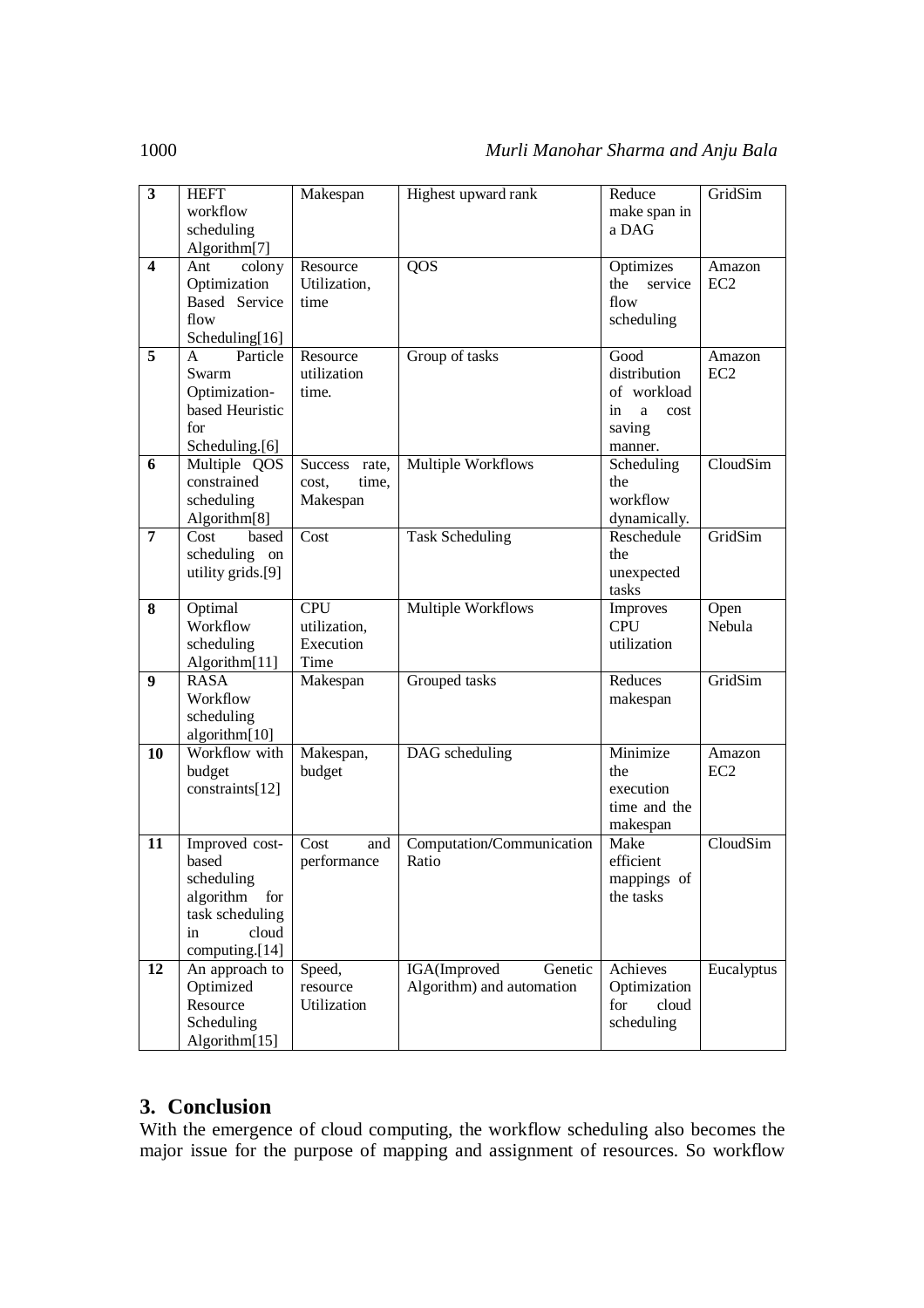scheduling is one of the key aspects of cloud computing. Moving workflow to the cloud computing environment enables the use of various cloud services to facilitate workflow execution. In this survey paper, various facets of cloud computing, workflow management system, its reference model (provided by WfMC) and its various components, various workflow scheduling algorithms which are available in the market, are surveyed and analysed.

### **References**

- [1] R. Buyya, C. S. Yeo, and S. Venugopal, "Market-Oriented Cloud Computing: Vision, Hype, and Reality for Delivering IT Services as Computing Utilities", Proceedings of the 10th IEEE International Conference on High Performance Computing and Communications (HPCC 2008, IEEE CS Press, Los Alamitos, CA, USA), Sept. 25-27, 2008, Dalian, China.
- [2] Rajkumar Buyya, Chee Shin Yeo, Srikumar Venugopal, James Broberg, and Ivona Brandic, "Cloud Computing and Emerging IT Platforms: Vision, Hype, and Reality for Delivering Computing as the 5th Utility", Future Generation Computer Systems, Elsevier Science, Amsterdam, June 2009, Volume 25, Number 6, pp. 599-616
- [3] Workflow Management Coalition, Workflow Management Coalition Terminology & Glossary, February 1999.
- [4] Salehi, M.A. and Buyya, R. ''Adapting market-oriented scheduling policies for cloud computing'', Proceedings of the 10th Int'l Conference on Algorithms and Architectures for Parallel Processing (ICA3PP 2010), Busan, Korea,pp. 351–362 (2010).
- [5] Zhangjun Wu1, 2, Xiao Liu2, Zhiwei Ni1, Dong Yuan2, Yun Yang," A Market-Oriented Hierarchical Scheduling Strategy in Cloud Workflow Systems" in JSC2010.
- [6] Pandey, S., Wu, L., Guru, S. and Buyya, R. ''A particle swarm optimization based heuristic for scheduling workflow applications in cloud computing environments'', *24th IEEE Int'l Conference on Advanced Information Networking and Applications (AINA), Perth, Australia,* pp. 400–407 (2010).
- [7] Wieczorek, M., Prodan, R. and Fahringer, T. ''Scheduling of scientific workflows in the ASKALON grid environment'', *SIGMOD Rec., 34(3)*, pp. 56–62 (2005).
- [8] Xu, M., Cui, L., Wang, H. and Bi, Y. ''A multiple QoS constrained scheduling strategy of multiple workflows for cloud computing'', *IEEE 11th Int'l Symposium on Parallel and Distributed Processing with Applications, Chengdu, China,* pp. 629–634 (2009).
- [9] Yu, J., Buyya, R. and Tham, C.K. ''Cost-based scheduling of scientific workflow applications on utility grids''*, First Int'l Conference on e-Science and Grid Computing, Melbourne, Australia*, pp. 140–147 (2005).
- [10] R. Sakellariou and H. Zhao, "A Hybrid Heuristic for DAG Scheduling on Heterogenerous Systems", The 13th Heterogeneous Computing Workshop (HCW 2004), Santa Fe, New Mexico, USA, April 26, 2004.